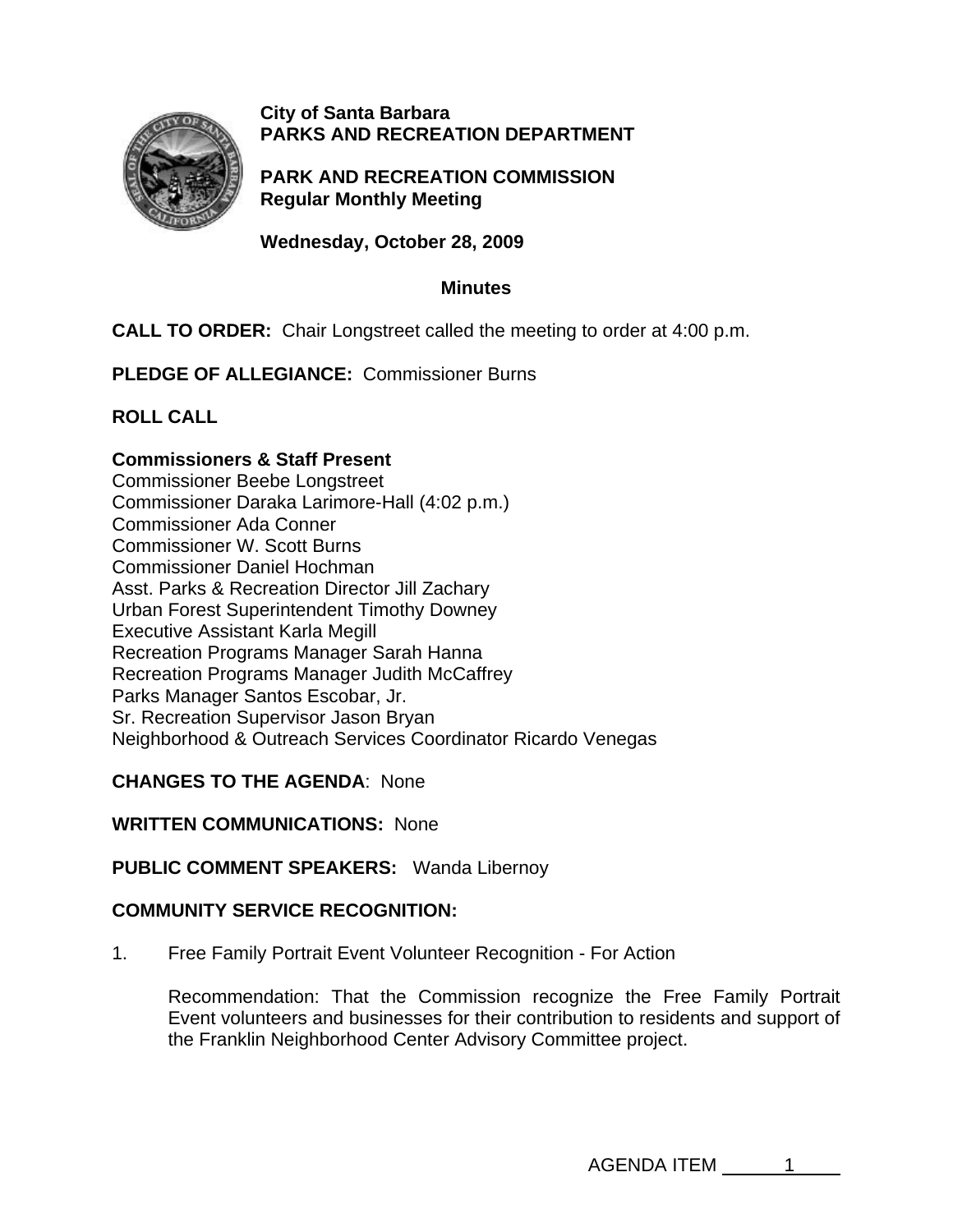Speakers:

- Staff: Ricardo Venegas, Neighborhood & Outreach Services Coordinator
- Members of the Public: Chrystal Sturm, Franklin Center Advisory Committee Member

Document:

- Staff Report

## **COMMISSIONER COMMITTEE ASSIGNMENT REPORTS:**

Commissioner Burns reported on the activities of the PARC Foundation and the fundraiser with Whole Foods; \$4,100 was raised for Parks and Recreation Programs. He further reported on the activities of the Youth Council, Arts and Crafts Show Advisory Committee, and the Front Country Trails Multi-Jurisdictional Task Force.

Chair Longstreet reported on the activities of the Douglas Family Preserve Technical Advisory Committee and the City Administrator's meeting for Chairs and Vice-Chairs.

### **COMMISSION AND STAFF COMMUNICATIONS:**

Chair Longstreet acknowledged Joan Kent's retirement announcement.

### **YOUTH COUNCIL REPORT:** None

# **CONSENT CALENDAR:**

- 2. Summary of Council Actions For Information
- 3. Approval of Minutes For Action

Recommendation: That the Commission:

- A. That the Commission waive the reading and approve the minutes of the regular meeting of September 23, 2009; and
- B. That the Commission waive the reading and approve the minutes of the special meeting of October 6, 2009.

**Commissioner Daraka Larimore-Hall moved, seconded by Commissioner Daniel Hochman, and passed 4/0 to waive the reading and approve the minutes of the regular meeting of September 23, 2009, and the special meeting of October 6, 2009.** 

**Commissioner Conner abstained.** 

### **STREET TREE ADVISORY COMMITTEE ITEMS:**

4. Street Tree Advisory Committee Recommendations - For Action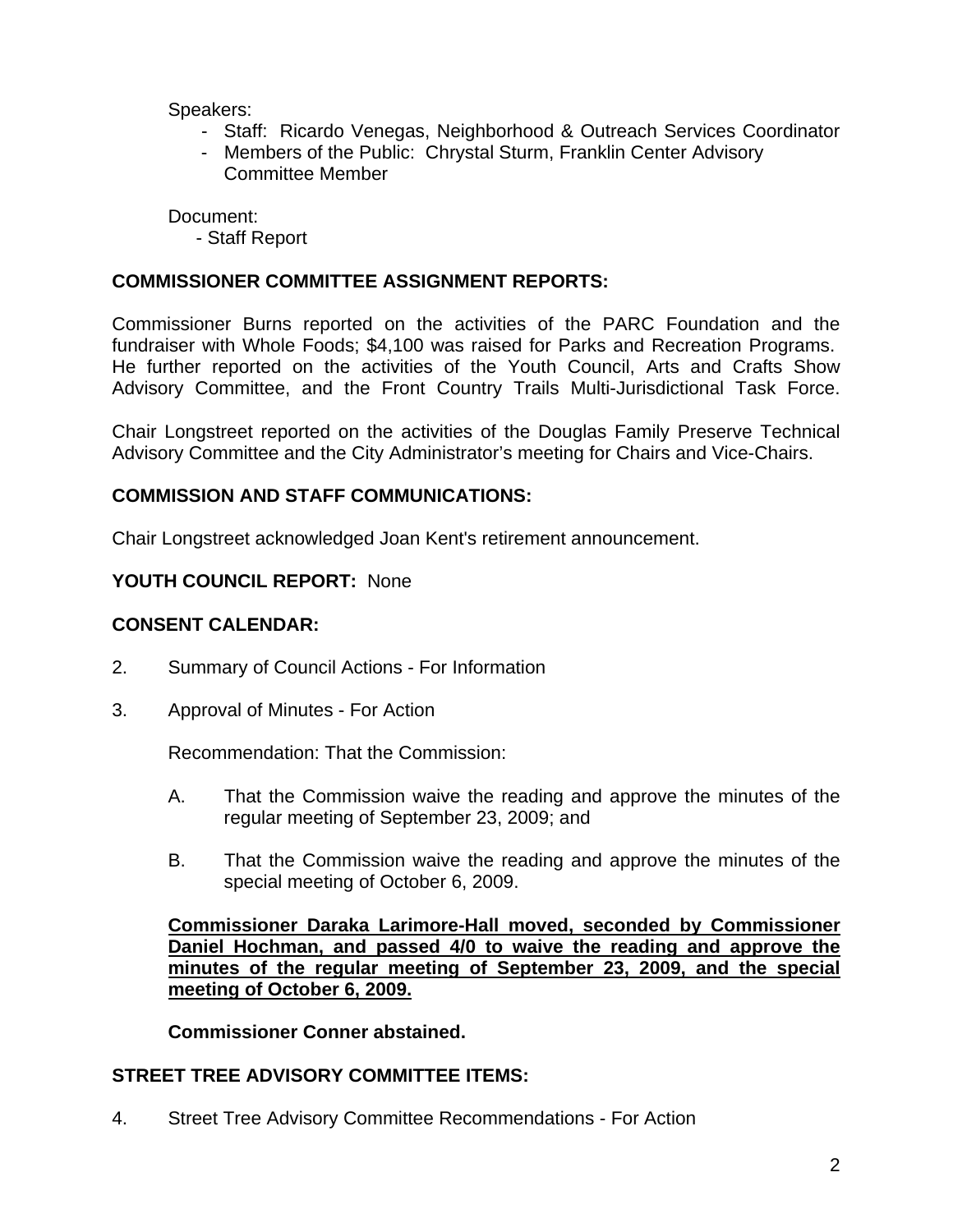Recommendation: That the Commission:

 A. Postpone the Street Tree removal request for 421 N. Milpas St. - Darrell Becker - (1) Juniperus chinensis 'Torulosa', Hollywood Juniper, (1) Thuja orientalis, Oriental Arborvitae

Speakers:

- Staff: Tim Downey, Urban Forest Superintendent

Documents:

- Staff Report
- Staff PowerPoint Presentation

#### **Commissioner Daniel Hochman moved, seconded by Commissioner Ada Conner, and passed 5/0 to concur with the Street Tree Advisory Committee and staff recommendation regarding item 4A.**

B. Approve the Setback Tree removal request for 918 Garcia Rd. - Paul Suitch/Geoff Grow - Erythrina caffra, Kaffirboom Coral Tree

#### **Commissioner W. Scott Burns moved, seconded by Commissioner Daraka Larimore-Hall, and passed 5/0 to concur with the Street Tree Advisory Committee and staff regarding item 4B.**

### **ADMINISTRATIVE AND STAFF REPORTS:**

5. Santa Barbara Zoo Annual Maintenance Report - For Information

Recommendation: That the Commission receive the Santa Barbara Zoological Foundation Annual Maintenance Report for calendar year 2008.

Speakers:

- Ms. Jill Zachary, Assistant Parks and Recreation Director

Documents:

- Staff Report

Commissioner Conner commented that she saw Mr. Block and he invited the Commission to tour the Zoo.

**Commissioner Daniel Hochman moved, seconded by Commissioner Daraka Larimore-Hall, and passed 5/0 to accept the Santa Barbara Zoological Foundation Annual Maintenance Report for calendar year 2008.**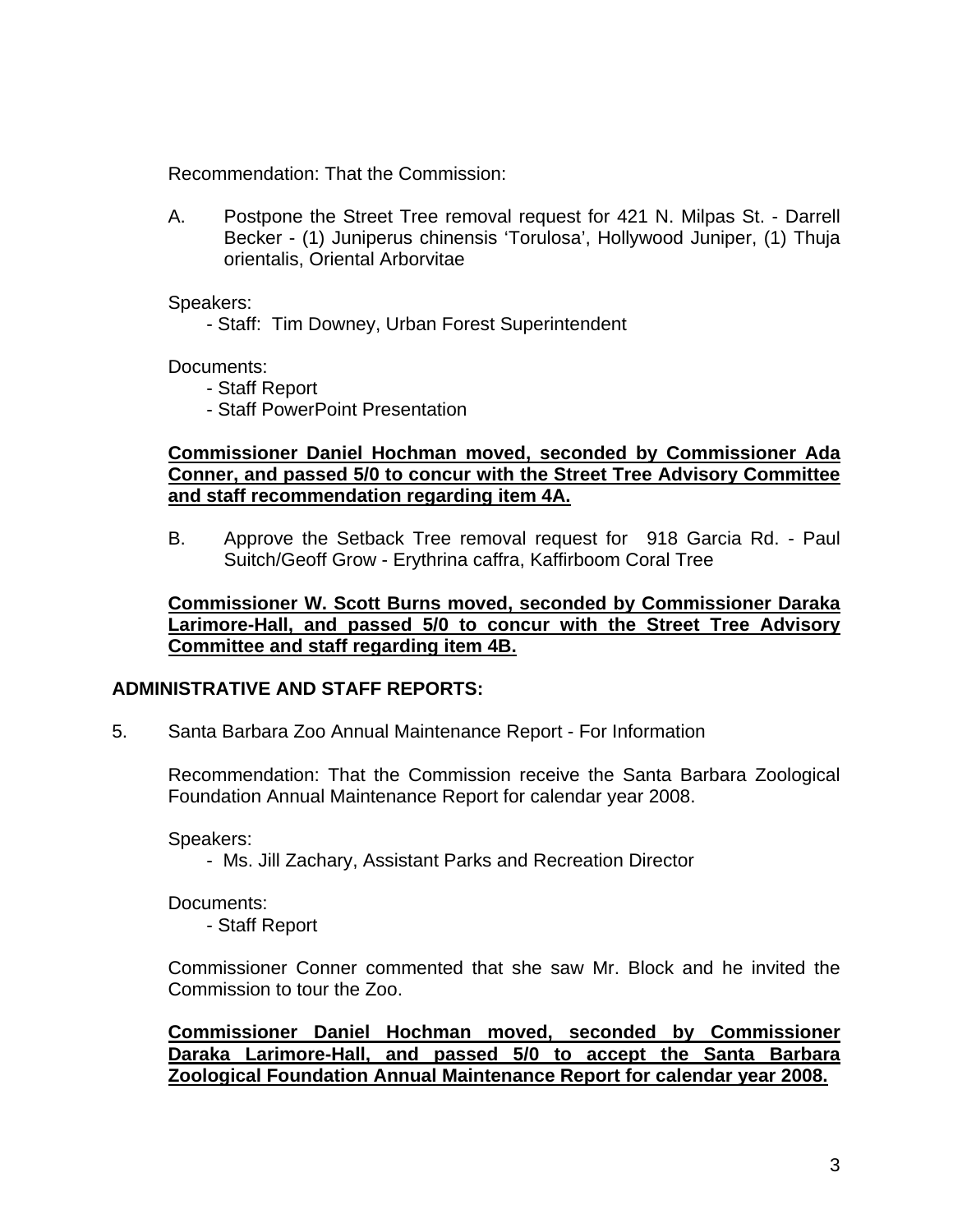6. 21st Annual Senior Expo - For Information

Recommendation: That the Commission receive a presentation on the 21st Annual Senior Expo co-sponsored by the Parks and Recreation Department.

Speakers:

Staff: Jason Bryan, Senior Recreation Supervisor

Documents:

- Staff Report
- Staff PowerPoint
- 7. Transfer of Registration and Reservation Services from the Parks and Recreation Administration Office Front Desk - For Information

Recommendation: That the Commission receive a presentation on the transfer of registration and reservation services from the Parks and Recreation Administration Office to other Department facilities in response to the additional Fiscal Year 2010 budget reductions.

Speakers:

- Staff: Jill Zachary, Assistant Parks and Recreation Director; Sarah Hanna, Recreation Programs Manager

Documents:

- Staff Report

 Commissioner Hochman asked whether the Department is encouraging online registration.

 Ms. Hanna said yes, but many segments of the community do not have computers or want to pay cash. She added that people who have an email account receive regular email updates.

Commissioner Conner asked if people seeking to plan major events are directed to the Cabrillo Pavilion Arts Center. Ms. Hanna said yes, major special event planning and coordination is still handled by staff at the Cabrillo Pavilion Arts Center.

Chair Lonsgtreet expressed concern about parking and suggested 15-minute registration parking be added at the parking lot at the Cabrillo Pavilion. Ms. Hanna there has not been a need, but when peak summer registration time comes around, that could change. She said staff may also consider having a registration day. Ms. Hanna briefly talked about the two-week City holiday furlough, saying that many classes begin on January  $4<sup>th</sup>$ , so staff is looking at how to handle registrations for those classes which typically occur during the time the offices will be closed.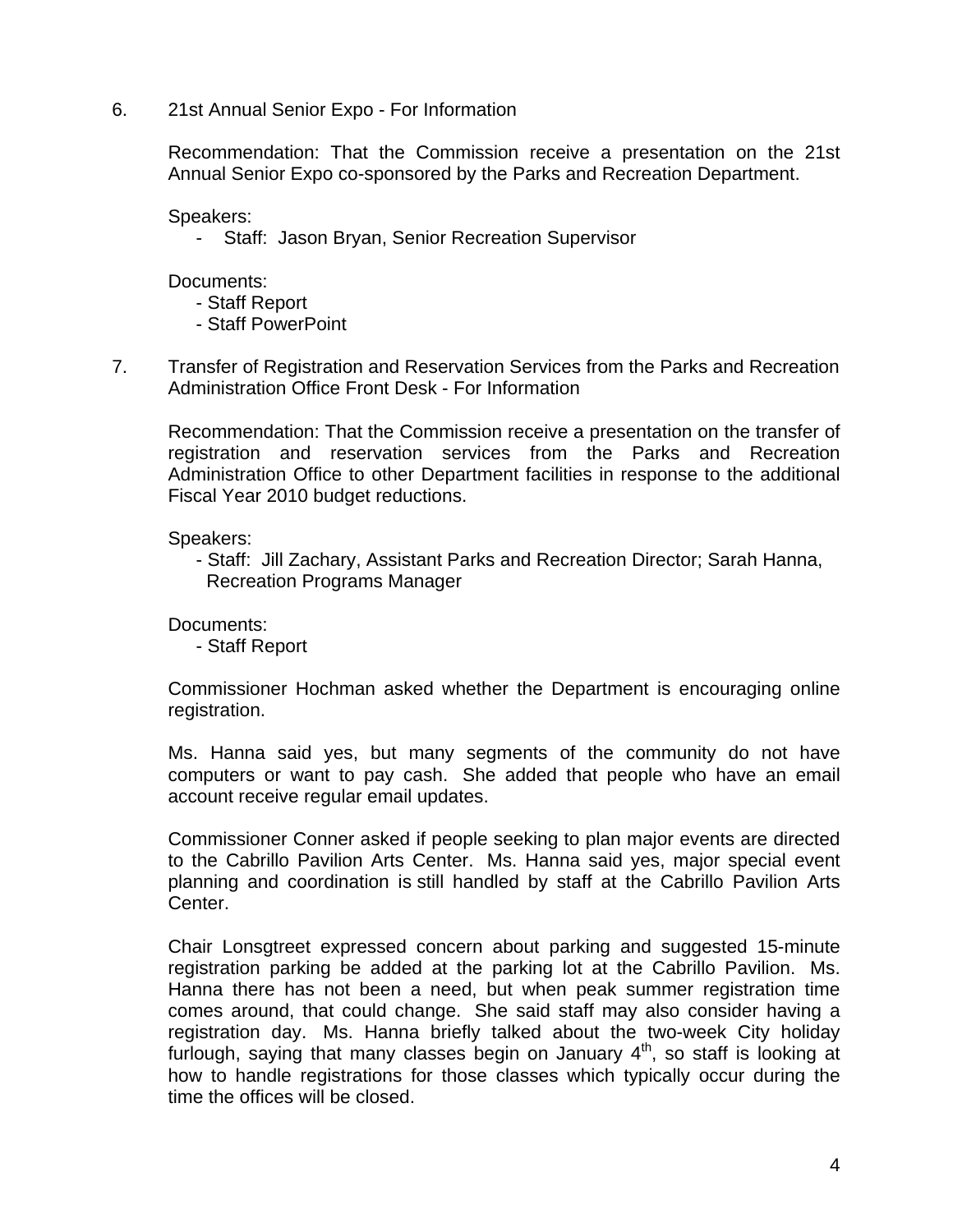Commissioner Larimore-Hall asked whether to book the Teen Center a person needs to go to the Louis Lowry Davis Center. Ms. Hanna said yes and explained the rationale. Commissioner Larimore-Hall said that some of the changes seem counter-intuitive and asked for clarification on the reservation of outdoor sites for picnic versus non-picnic events. Ms. Hanna clarified saying that non-picnic events include photo shoots, weddings, outdoor activities that recently began; they are events that require a more detailed review process.

Commissioner Conner asked if online registration was effective and whether certain people cannot register online because of the details involved in the event. Ms. Hanna replied saying online registration is reserved for activity registration only, not facility registration at this time. She said the system is not complex enough to handle all of the questions or queries necessary for facility registrations. Ms. Hanna said that picnic sites may eventually be offered online, but due to the demographics of the clientele who rent the picnic sites, it may not be that effective. Ms. Hanna said that complex facility rentals necessitate a oneon-one with the client.

Commissioner Hochman asked whether with cross-training, the community centers would be able to handle any type of the registration services in the future.

Ms. Hanna said that the Cabrillo Pavilion and the Carrillo Recreation Center have full-time staff, but at the other satellite sites, in many cases, the permanent staff has been replaced with hourly staff. She said that with the quick turnover, training is a challenge; it is one that can be overcome, but the Department is not fully prepared for today.

Commissioner Burns suggested staff provide a report to the Commission in a month or two on how the transfer of services is going.

8. Fiscal Year 2009 Annual P3 Performance Measurement Report - For Information

Recommendation: That the Commission hear a report on the Parks and Recreation Department Fiscal Year 2009 Performance Measurement Program (P3).

Speakers:

 - Staff: Jill Zachary, Assistant Parks and Recreation Director, Santos Escobar, Parks Manager

Documents:

- Staff Report

Chair Longstreet commented that the budget had a big impact on many of the objectives that were not achieved.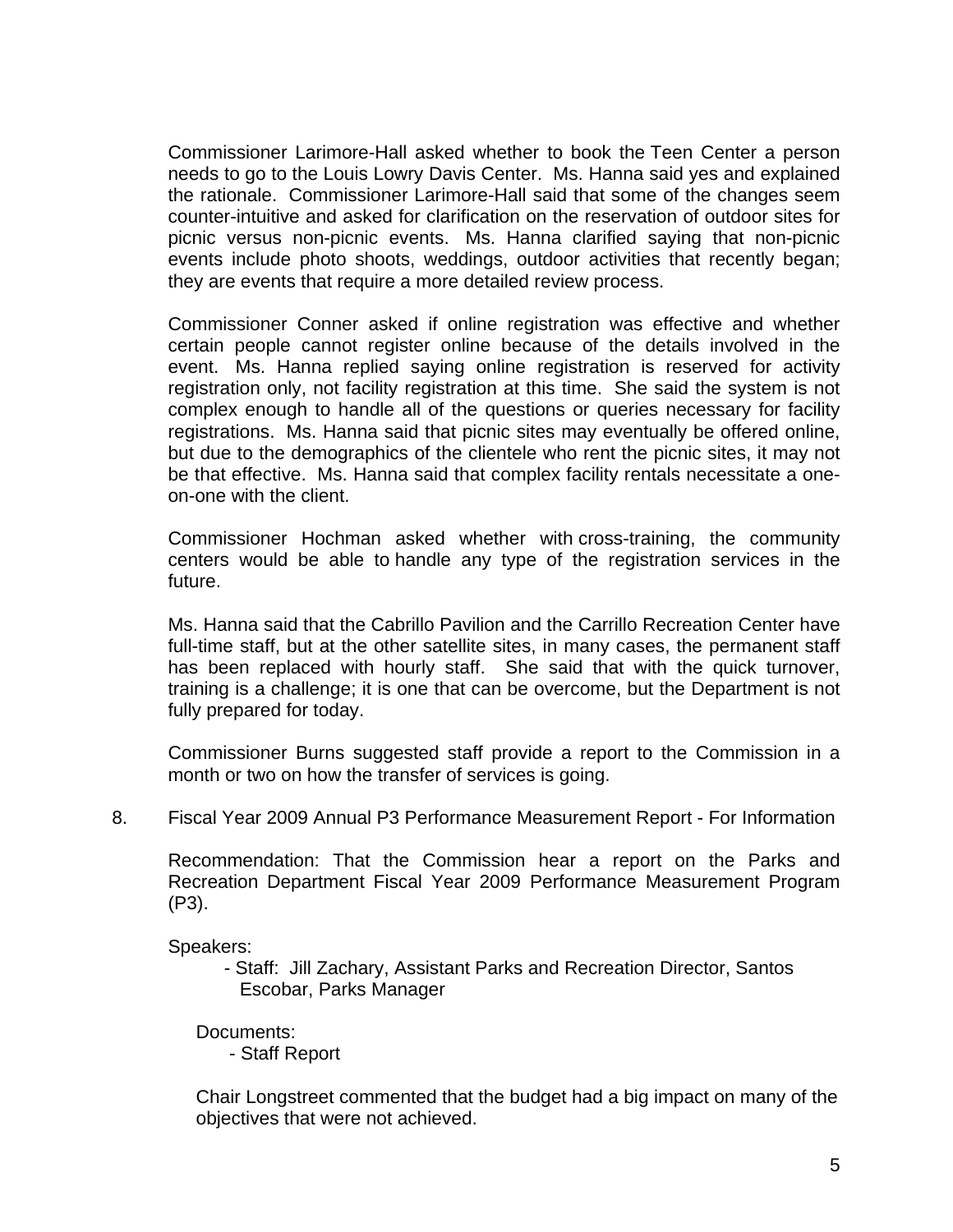9. Annual Contributions Report - Fiscal Year 2009 - For Information

Recommendation: That the Commission receive a report on the donations and grants received by the Parks and Recreation Department during Fiscal Year 2009.

Speakers:

- Staff: Jill Zachary, Assistant Parks & Recreation Director

Documents:

- Staff Report
- Staff PowerPoint Presentation

Chair Longstreet commented that the Fiscal Year 2010 1st quarter totals are already higher than that of the Fiscal Year 2009 totals, which indicates staff is working hard to bring in donations and grants.

The Commission briefly discussed how money generated by the Parks and Recreation Community (PARC) Foundation is reported and the value of the PARC Foundation to the Department.

10. Parks and Recreation Budget - For Discussion

Ms. Zachary briefly talked about the special Commission budget worksession held on the Parks Division Budget on October 6th. She said staff is planning to schedule the Commission worksession on the Recreation Division budget in early December. Ms. Zachary said staff will provide the Commission with more details as they become available.

11. Neighborhood and Outreach Services - For Discussion

Speakers:

- Speakers: Sarah Hanna, Recreation Programs Manager

Commissioner Burns suggested that the Youth Council rotate their meetings to the various community centers.

Commissioner Larimore-Hall expressed disappointment that there has not been a lot of discussion about this in the community. He said it is an honest attempt to address negative trends in the community structurally.

#### **OLD BUSINESS:** None

**NEW BUSINESS:** None